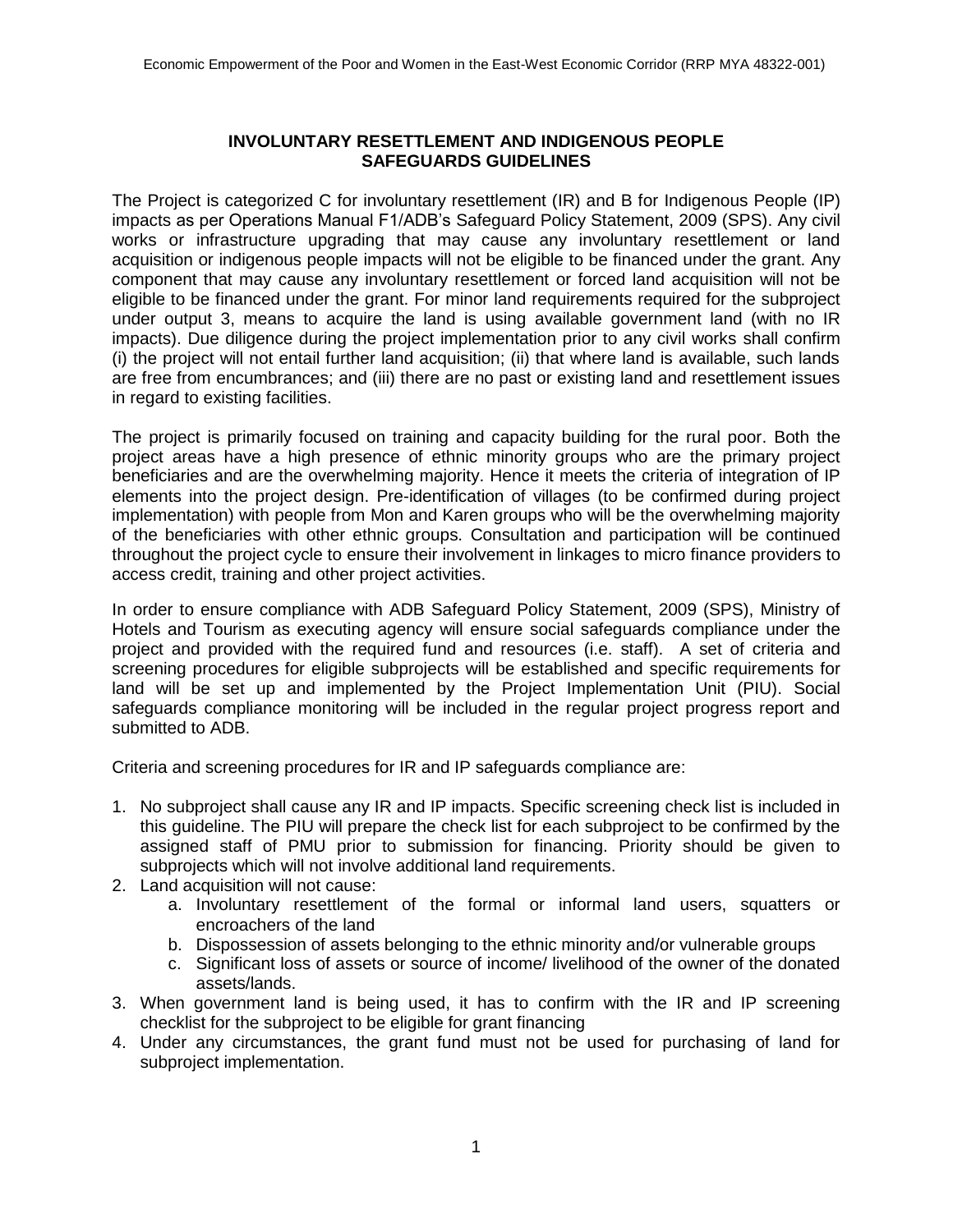To ensure policy compliance of the project the assigned staff in PIU for safeguards issues should:

- 1. Receive adequate training on ADB SPS and how to conduct the safeguards screening procedures,
- 2. Conduct the required consultations with the all project beneficiaries on the project activities and safeguards requirements,
- 3. Provide training to the implementing partners and PIU members on the ADB safeguards principles and subproject screening procedures,
- 4. Regularly monitor the project compliance on safeguards policy and prepare a report to PMU for submission to ADB,
- 5. Be equipped with the necessary facilities to conduct the training and monitoring activities.

## IR and IP Screening Checklist

### **INVOLUNTARY RESETTLEMENT & INDIGENOUS PEOPLE CHECKLIST (Due Diligence Activity)**

### **A. Introduction**

1. Each subsection/ section needs to be screen for any involuntary resettlement (IR) and/or indigenous people (IP) impacts which will occur or already occurred. This screening determines the eligibility of the subprojects to be financed under the Grant.

#### **B. Information on subsection/ section:**

- a. District/ Administrative Name:\_\_\_\_\_\_\_\_\_\_\_\_\_\_\_\_\_\_\_\_\_\_\_\_\_\_\_\_
- b. Location  $(km)$ :
- c. Civil work dates (proposed):
- d. Technical Description:

#### **C. Screening Questions for Involuntary Resettlement & Indigenous People Impact**

\_\_\_\_\_\_\_\_\_\_\_\_\_\_\_\_\_\_\_\_\_\_\_\_\_\_\_\_\_\_\_\_\_\_\_\_\_\_\_\_\_\_\_\_\_\_\_\_\_\_\_\_\_\_\_\_\_\_\_\_\_\_ \_\_\_\_\_\_\_\_\_\_\_\_\_\_\_\_\_\_\_\_\_\_\_\_\_\_\_\_\_\_\_\_\_\_\_\_\_\_\_\_\_\_\_\_\_\_\_\_\_\_\_\_\_\_\_\_\_\_\_\_\_\_

2. Below is the initial screening for IR and IP impacts and due diligence exercise. Both permanent and temporary impacts must be considered and reported in the screening process.

| <b>Type of Impacts</b>                                                                                                                              | Yes | No |                                                                                                                               |
|-----------------------------------------------------------------------------------------------------------------------------------------------------|-----|----|-------------------------------------------------------------------------------------------------------------------------------|
|                                                                                                                                                     |     |    | <b>Remarks</b>                                                                                                                |
| Will it require permanent and/or temporary<br>involuntary land acquisition?                                                                         |     |    | If yes, the subproject is not eligible<br>for project financing and must be<br>dropped from the list of proposed<br>projects. |
| Is the ownership status and current usage of<br>the land known?                                                                                     |     |    | If no, further clarification of the<br>owner of the land is required                                                          |
| Are there any non-titled people who live or<br>earn their livelihood at the site or within the<br>corridor of impact (COI) / Right of Way<br>(ROW)? |     |    | If yes, the subproject is not eligible<br>for project financing and must be<br>dropped from the list of proposed<br>projects. |
| Will there be loss of agricultural plots?                                                                                                           |     |    | If yes, the subproject is not eligible<br>for project financing and must be<br>dropped from the list of proposed<br>projects. |